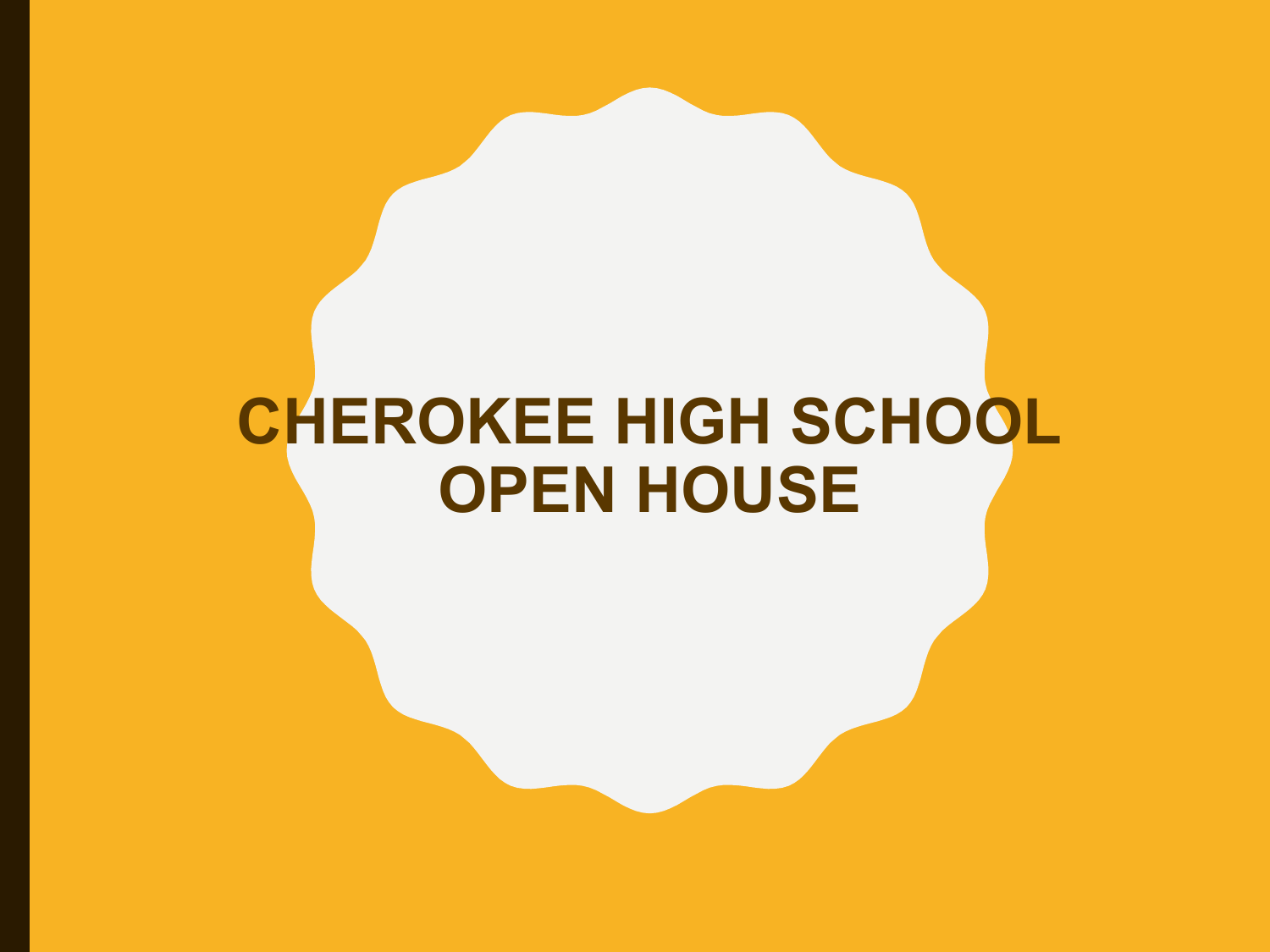# What's in the Folder?



- 1) Goldenrod Sheet
	- a) Open Registration
	- b) Course Selection
- 2) Open House Locations
- 3) Counseling Department **Overview**
- 4) Activities Overview
- 5) Fall Athletic Information/Contacts
- 6) Freshman Courses
- 7) Typical Freshman Schedules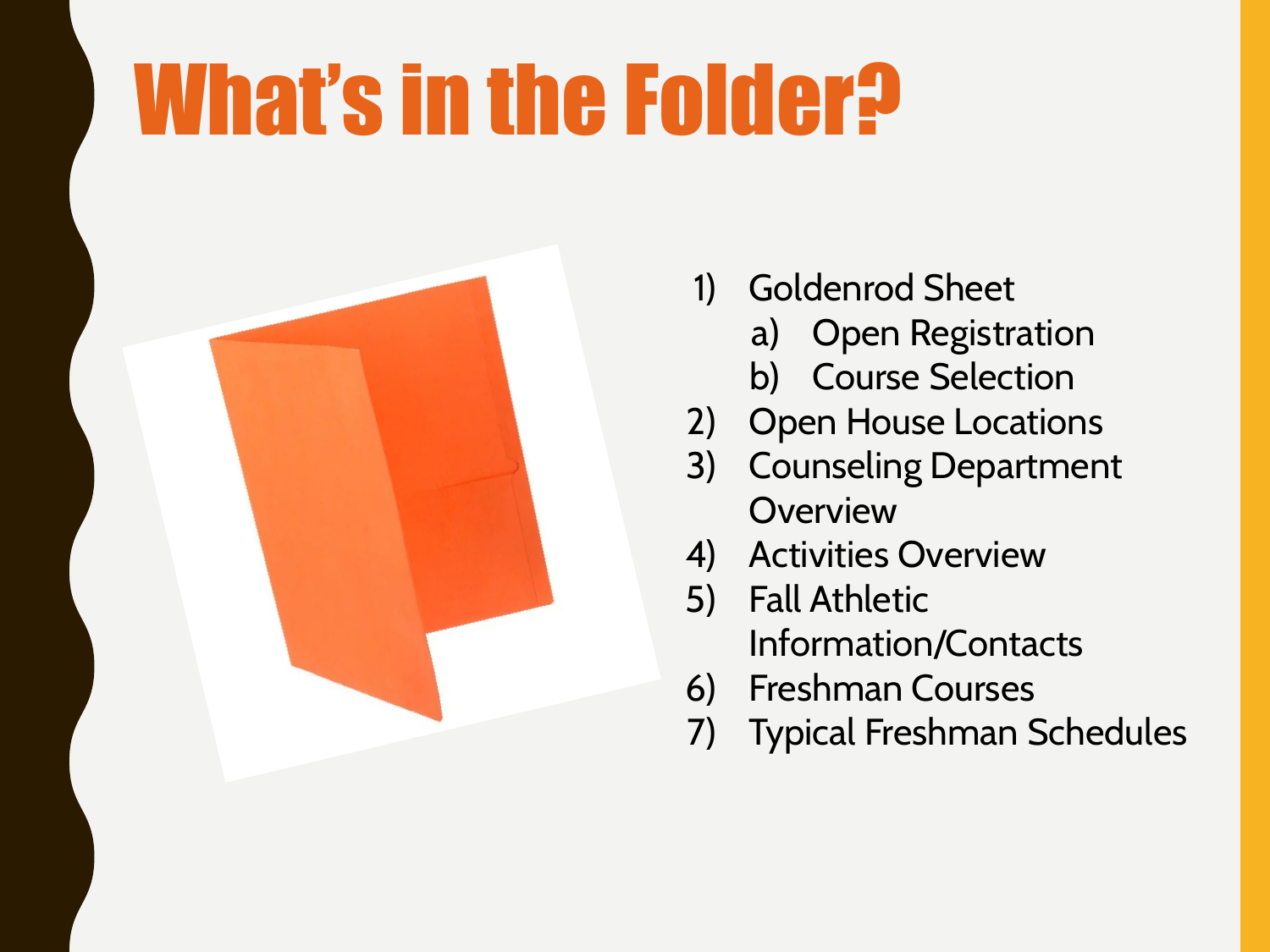## GRADUATION REQUIREMENTS

Students must: Complete 130 Credits

✓ Pass the necessary state assessments in designated subjects.

✓ Adhere to the LRHSD attendance policy.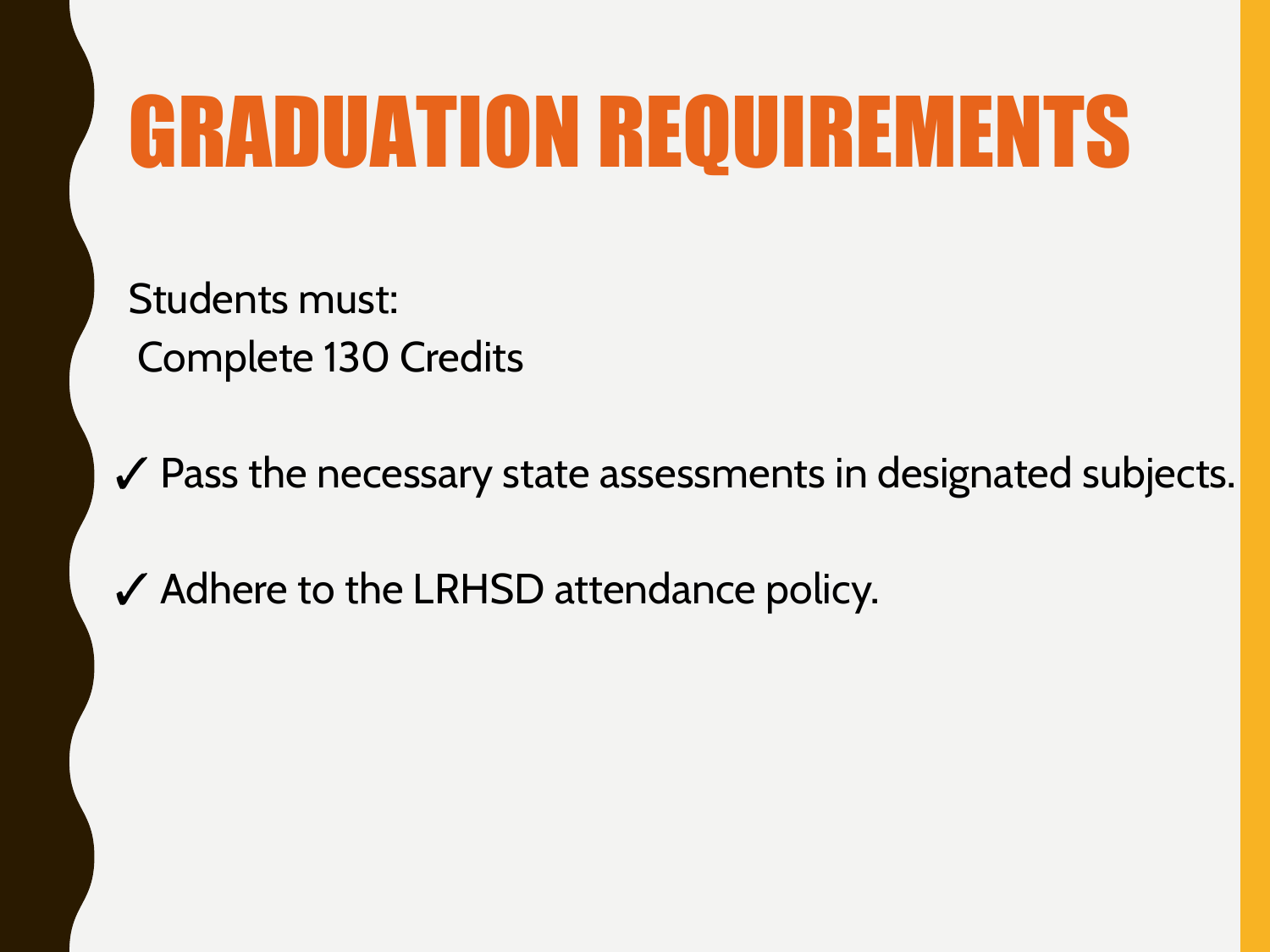## GRADUATION REQUIREMENTS

- English 4 years
- Health and  $P/E 4$  years
- $Math 3$  years
- Science  $-3$  years
- $\checkmark$  Social Studies 3 years  $(U$ S1, US2, and World Cultures)
- World Languages 2 years
- ✔ Visual and Performing Arts 1 year
- $\checkmark$  21st Century Life and Careers 1 year
- Financial Literacy  $\frac{1}{2}$  year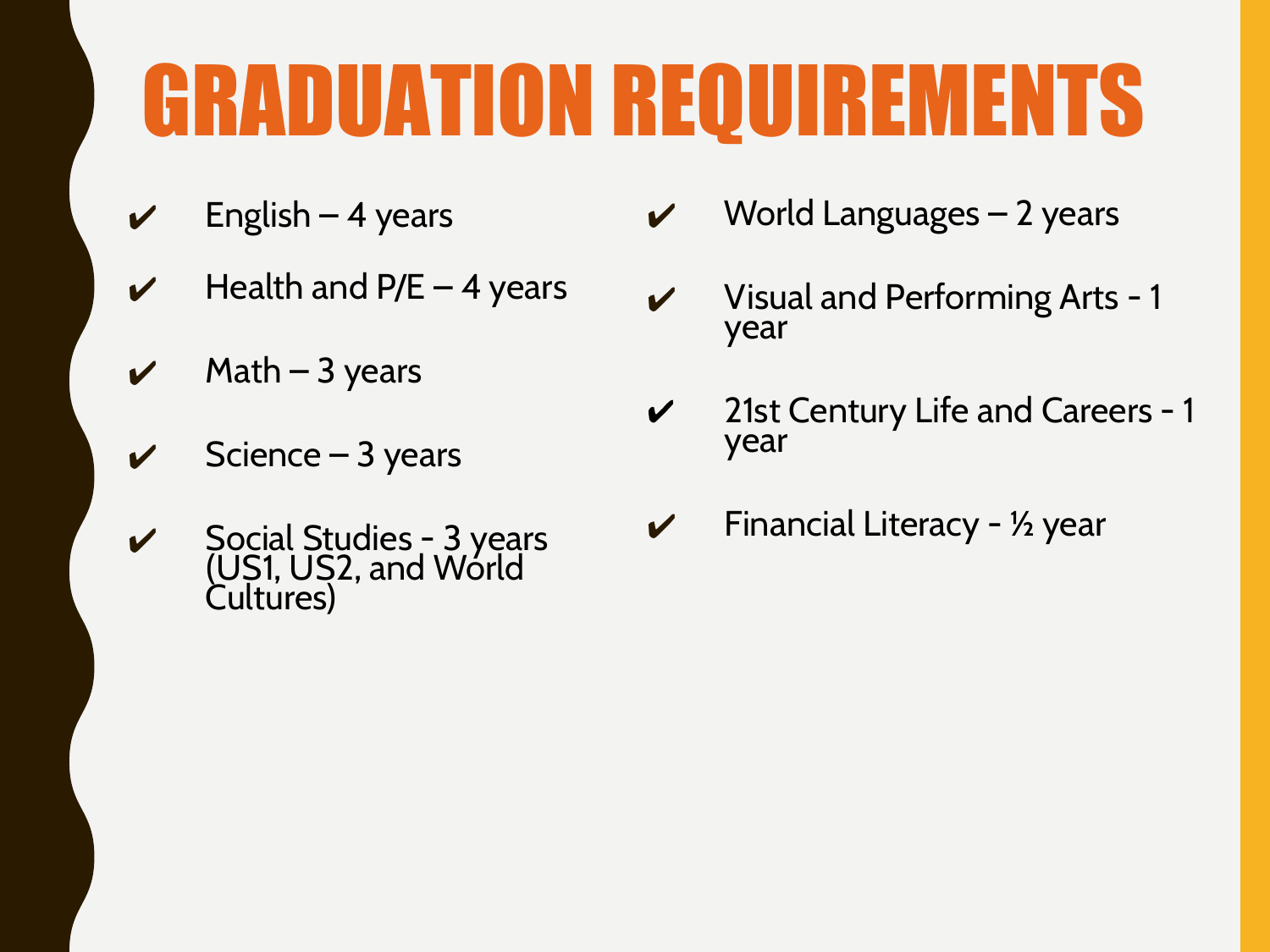#### **4-Day Rotating Schedule**

| <b>MINUTES</b> | DAY1               | DAY <sub>2</sub> | DAY3           | DAY4               |
|----------------|--------------------|------------------|----------------|--------------------|
| 5<br>57        | <b>Class 1</b>     | <b>Class 2</b>   | <b>Class 3</b> | <b>Class 4</b>     |
| 57             | <b>Class 2</b>     | <b>Class 3</b>   | <b>Class 4</b> | <b>Class 1</b>     |
| 57             | <b>Class 3</b>     | <b>Class 4</b>   | <b>Class 1</b> | <b>Class 2</b>     |
| 25             | Lunch<br>Community |                  |                |                    |
| 25             |                    |                  | &<br>Learn     |                    |
| 57             | <b>Class 5</b>     | Class 6          | <b>Class 7</b> | <b>Class 8</b>     |
| 57             | Class 6            | <b>Class 7</b>   | Class 8        | <b>Class 5</b>     |
| 57             | <b>Class 7</b>     | <b>Class 8</b>   | <b>Class 5</b> | Class <sub>6</sub> |
|                | Drop 4 & 8         | Drop 1 & 5       | Drop 2 & 6     | Drop 3 & 7         |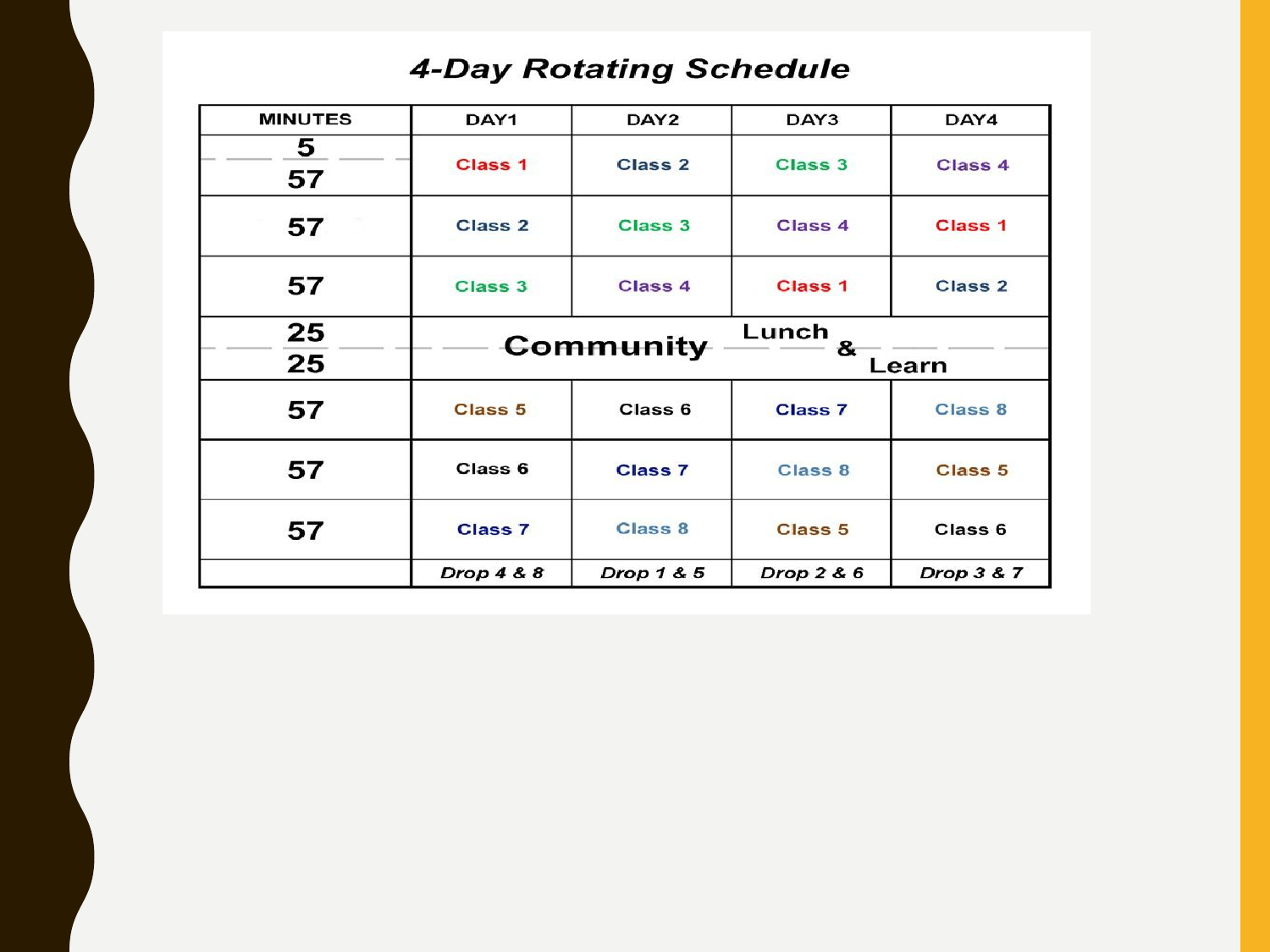## Levels of Instruction

**HONORS:** Requires a strong command of basic skills and is extremely rigorous. Equivalent to the demands of a college level course.

**ACCELERATED:** Requires a good command of basic skills and the ability to perform in a rigorous program at a rapid pace. This is a college prep course.

**COLLEGE PREP:** Requires a command of basic skills and is moderately paced. This is a college prep course.

**MODIFIED:** Reinforces and builds upon basic skills.

**PULL OUT REPLACEMENT:**  Special education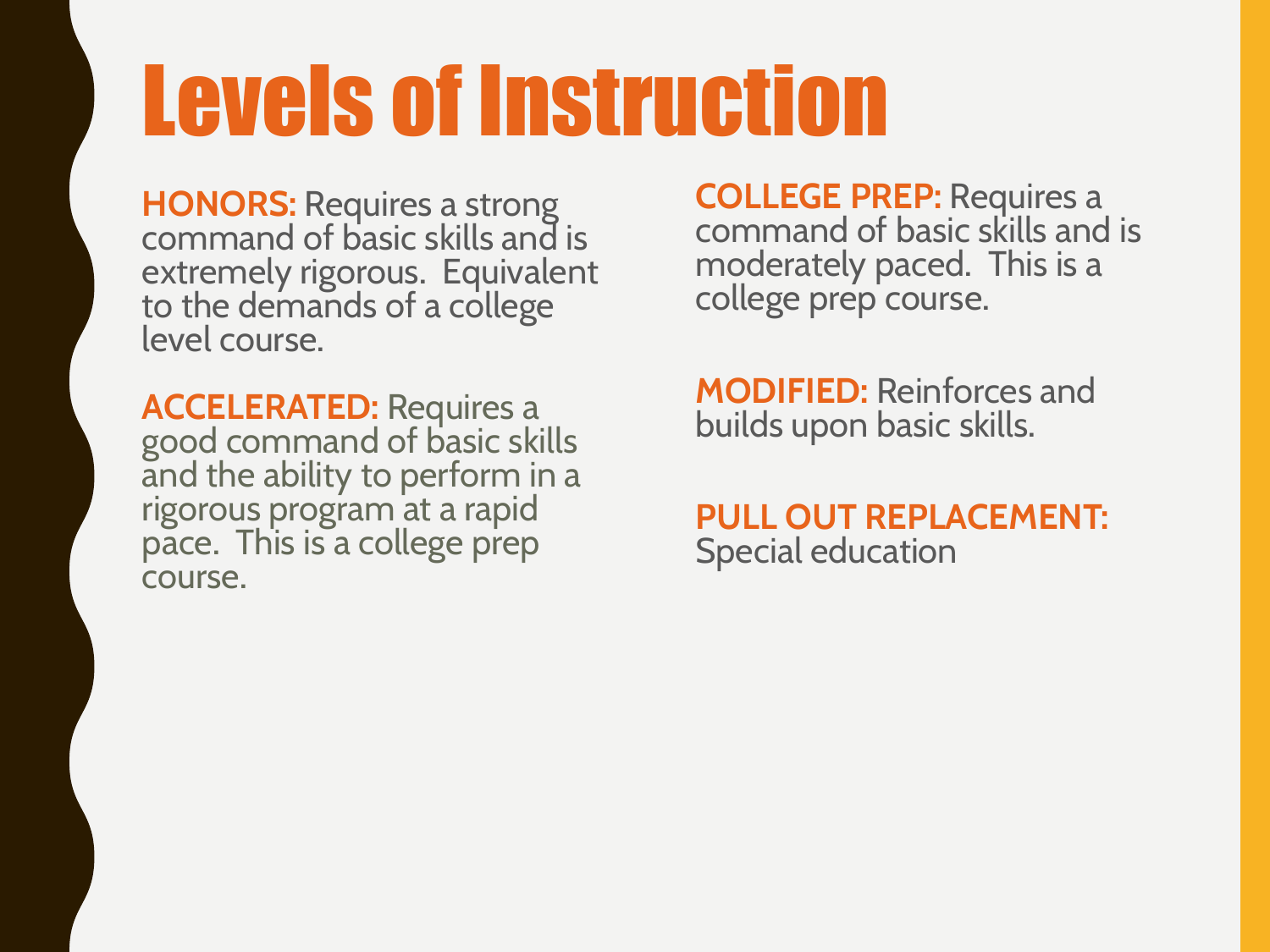# LRHSD 9TH GRADE SCHEDULE

- ✔ **PE / Health** required each year (will be pre-selected)
- **English** choose a level
- ✔ **World Languages** choose a course
- ✔ **Math** choose course and level
- ✔ **Science** Biology
- **Elective** list an alternate choice as well
- ✔ **Elective** list an alternate choice as well
- **Elective** Study Hall

A student who takes a study hall every year, *CAN* fulfill the 130 Credit Graduation Requirement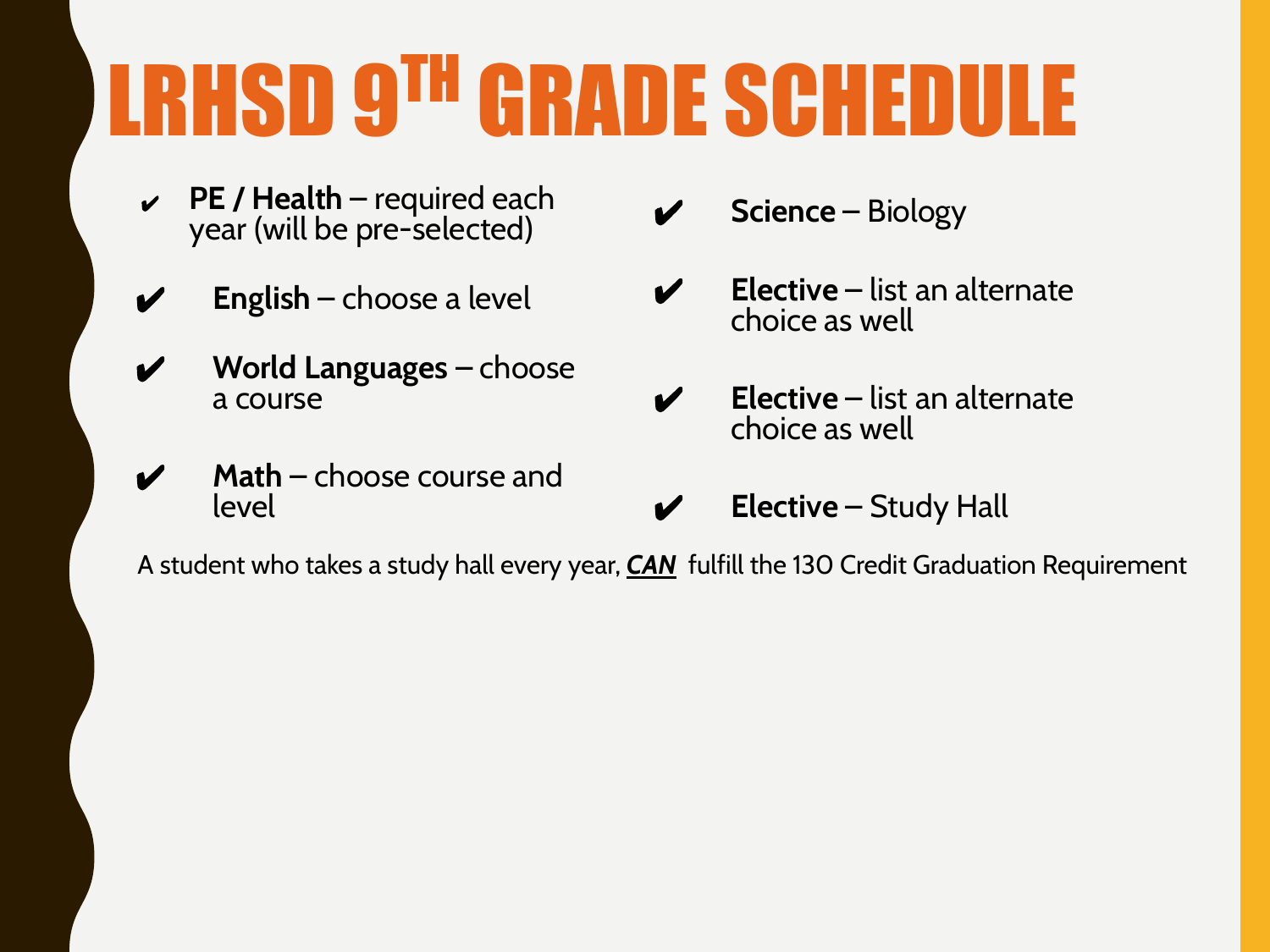### Possible Freshman Electives

#### ✔ **Social Studies**

✔ **Technology**

✔ **Art**

✔ **Music**

✔ **Business**

✔ **Computer Programming**

✔ **FCS**

✔ **JROTC**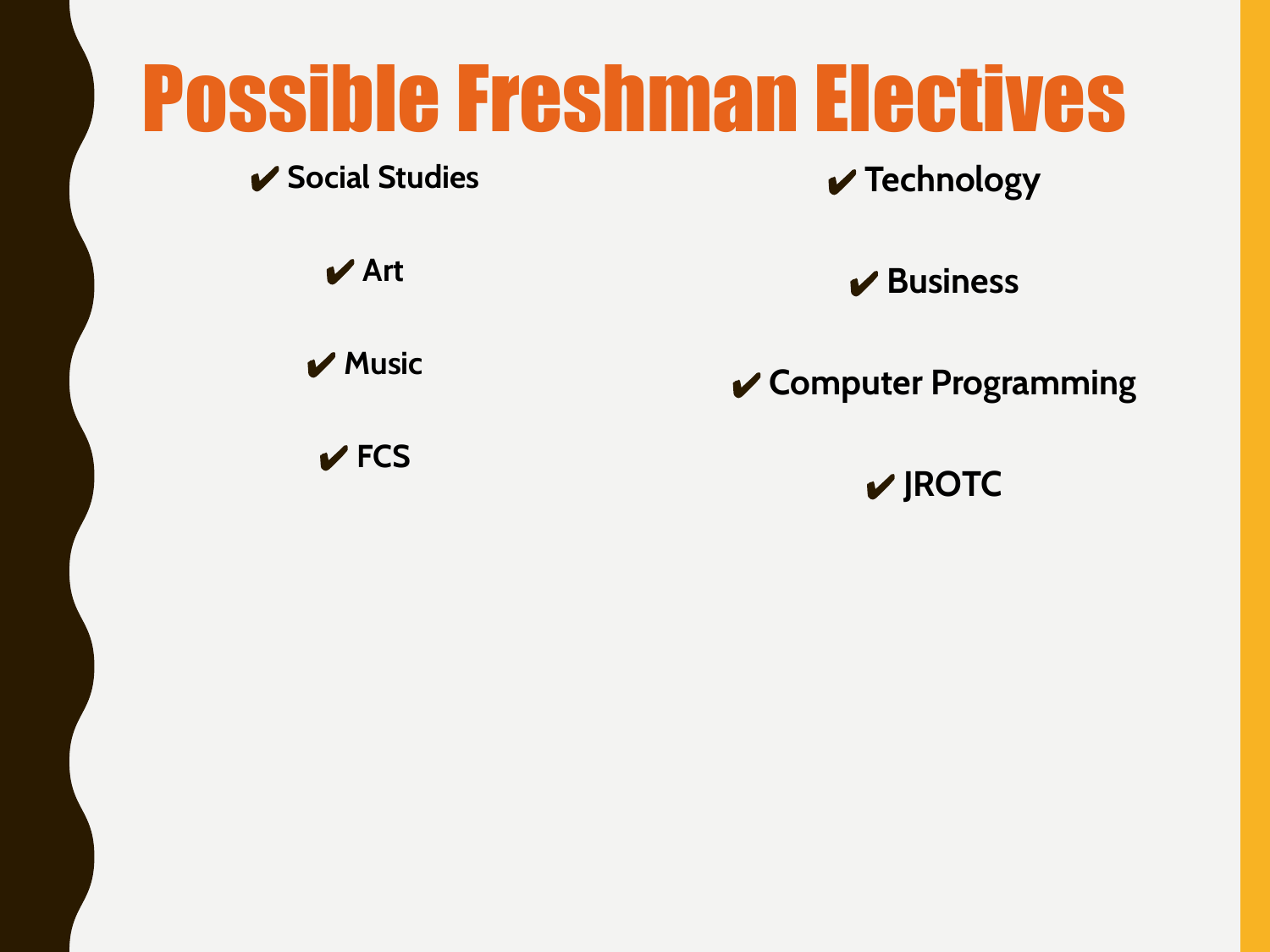### CREDIT PRIOR TO 9th GRADE

**Evesham students currently enrolled in Spanish, Algebra and Geometry can [submit a form t](https://www.lrhsd.org/site/default.aspx?PageType=3&ModuleInstanceID=1403&ViewID=7b97f7ed-8e5e-4120-848f-a8b4987d588f&RenderLoc=0&FlexDataID=1926&PageID=722)o obtain credit for the course if they earn an 80% or better. Grades will not be calculated into the GPA. \*Letter in the Spring**

**\*Return to Cherokee - No need to include Report Card**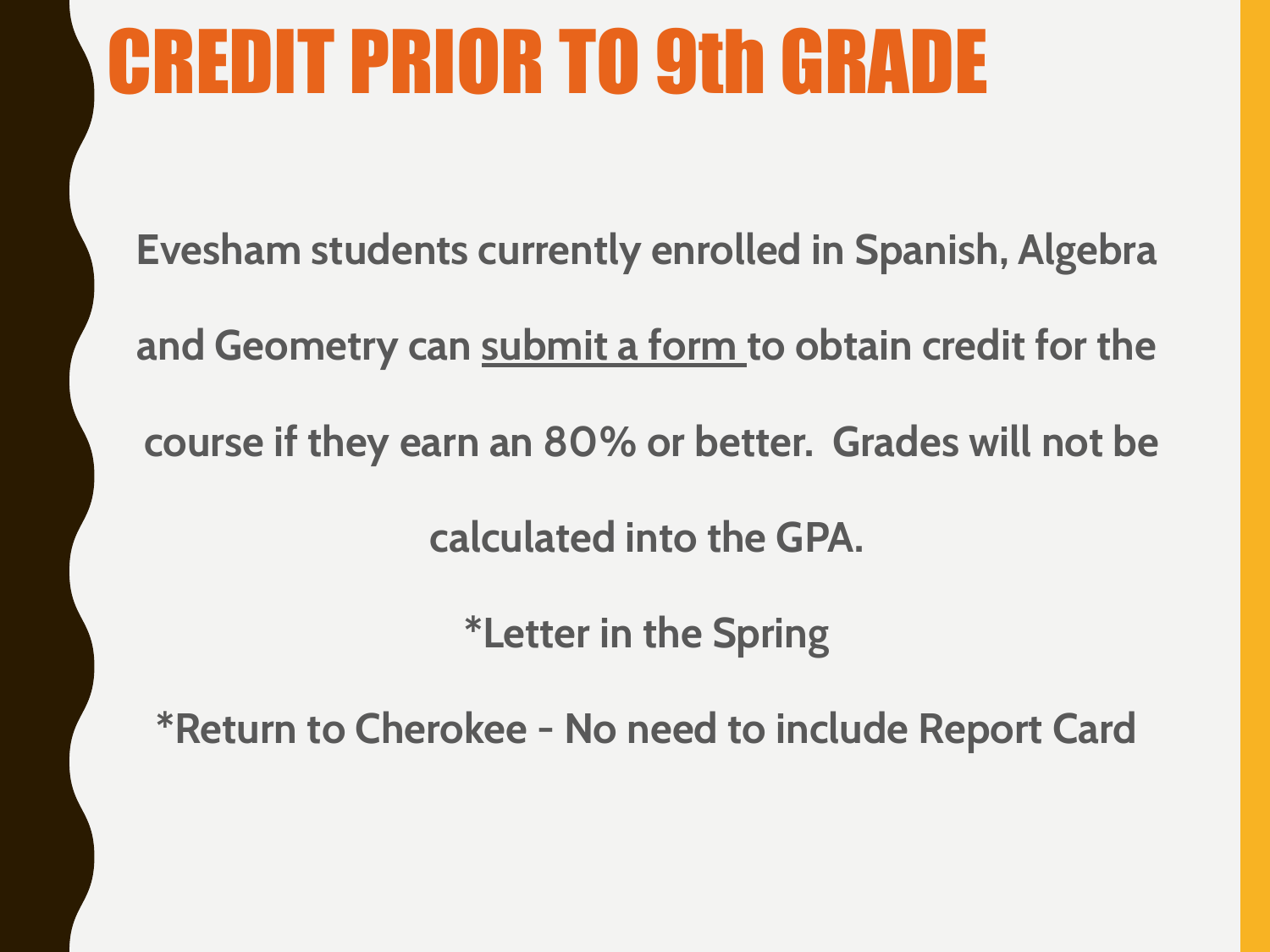### College Accelerated Programs RCBC and Rowan University (World Languages Only) [RCBC](https://www.lrhsd.org/Page/9734) (or [RU\)](https://www.lrhsd.org/Page/9736)+ LRHSD = College Credits in High School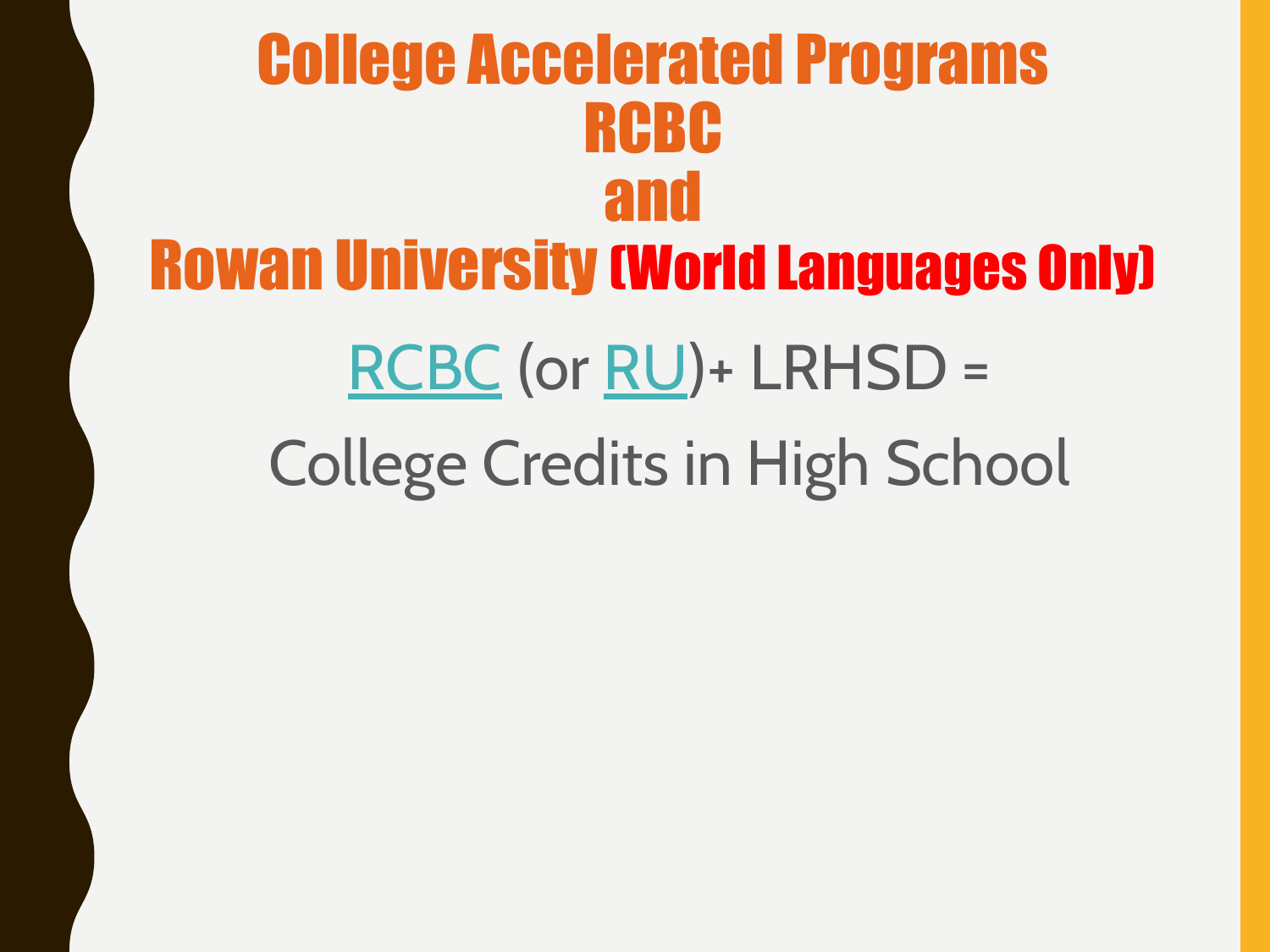# Athletic Eligibility

Fall/Winter Sports: All Freshmen are eligible.

Spring Sports: All Freshmen must pass 15 credits at the end of the first semester to be eligible.

Visit NCAA.org for college athletic information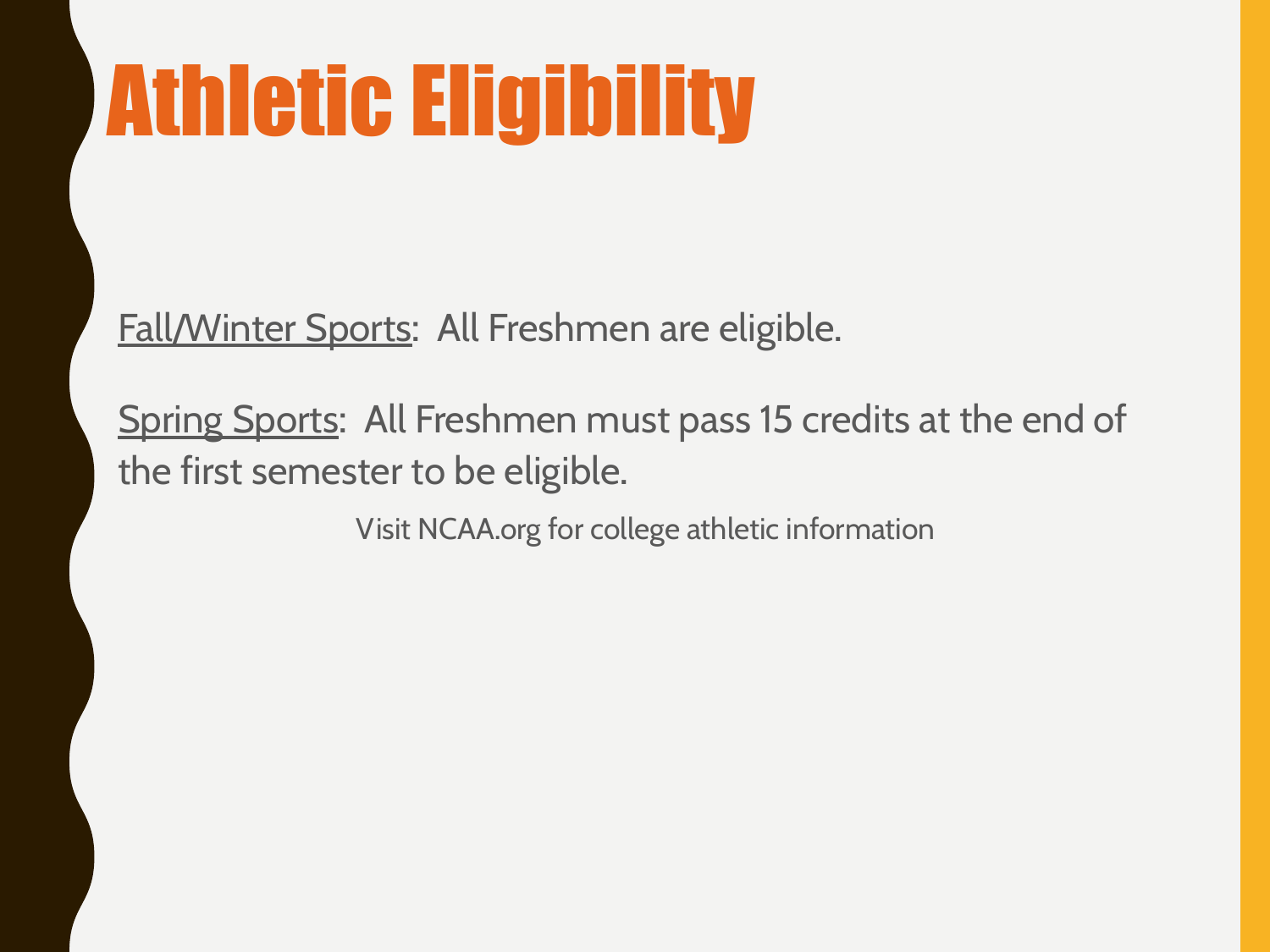# **Promotion to 10<sup>th</sup> Grade**

**Students must obtain 29 credits to achieve 10<sup>th</sup> Grade Status.** 

PE = 2.5 Credits Health = 2.5 Credits

Science = 5 credits Math = 5 credits

English = 5 credits Elective = Full year  $\rightarrow$  5 credits

World Language = 5 credits Elective = Full year  $\rightarrow$  5 credits

**A failing grade in a course = 0 credits**

**Attendance can negatively impact credits**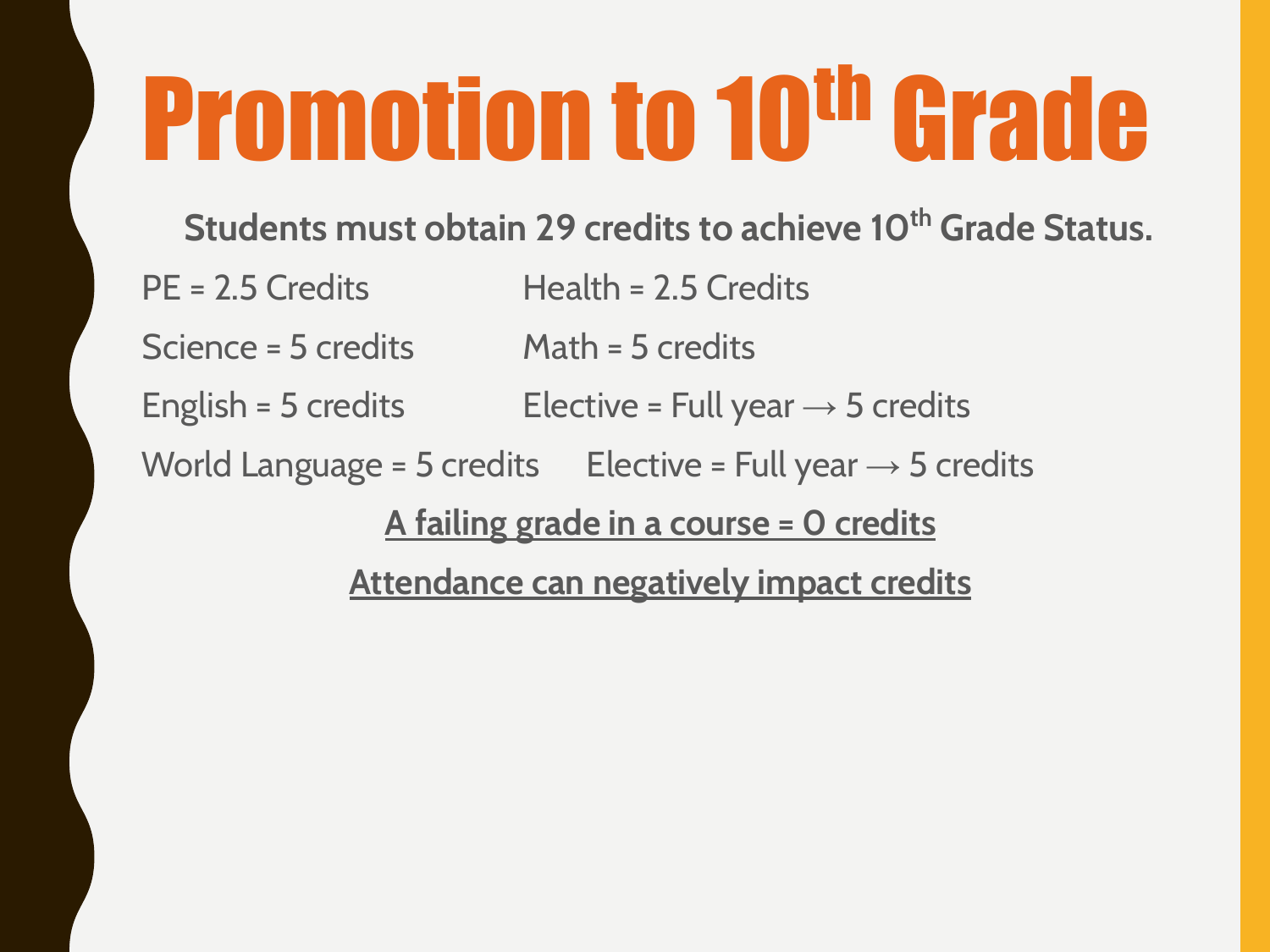### CHOOSE YOUR COURSES WISELY

### **Course Selection Closes: Wednesday, December 22, 2021**

Final Course/Level Change Deadline

- **– July 1st priority deadline.**
- **– No changes after August 1.**
- **– Elective courses fill quickly. The earlier a change is requested, the more likely the change can be made.**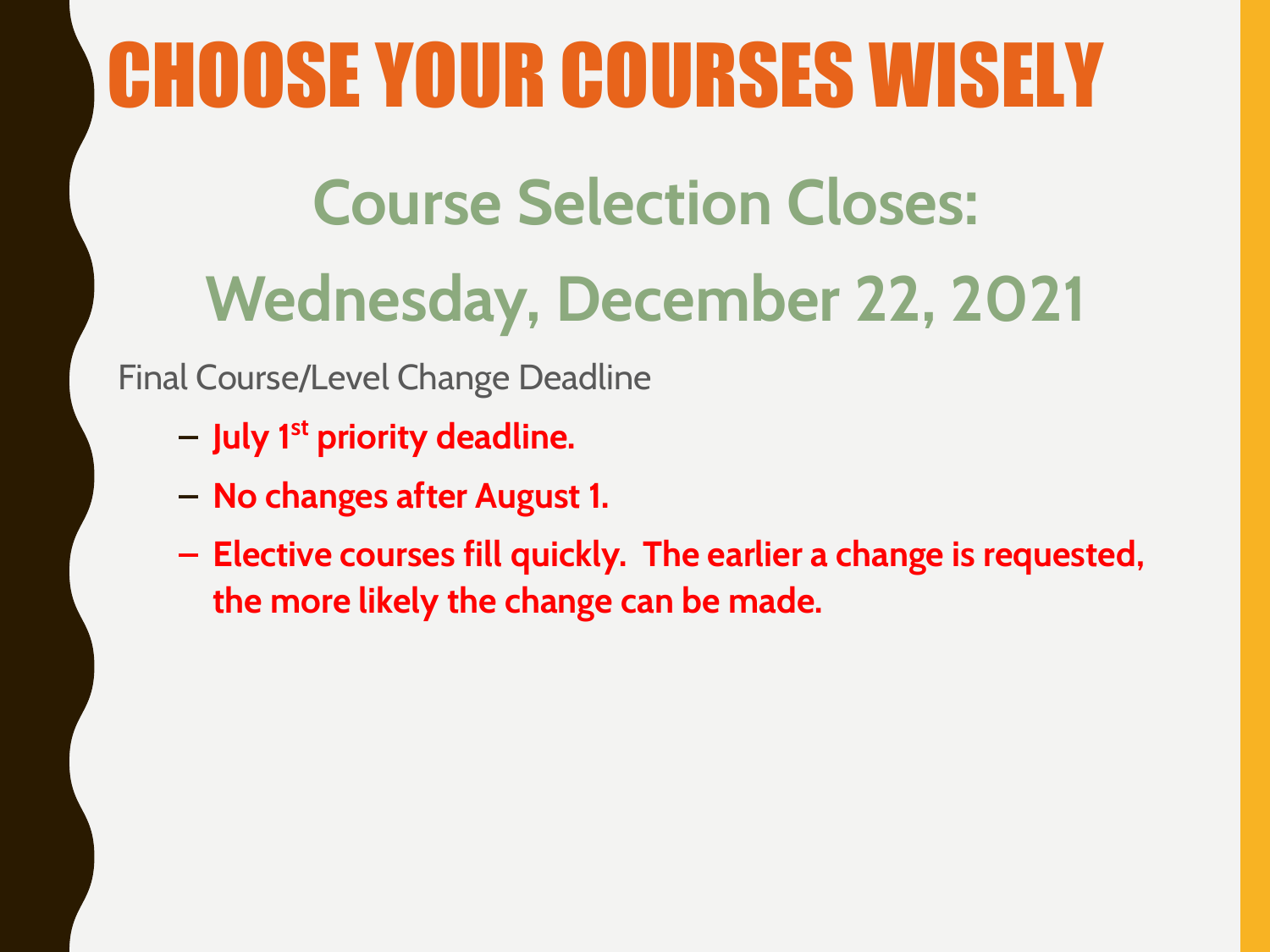Cherokee High School Proudly Presents: A Selection from Cinderella